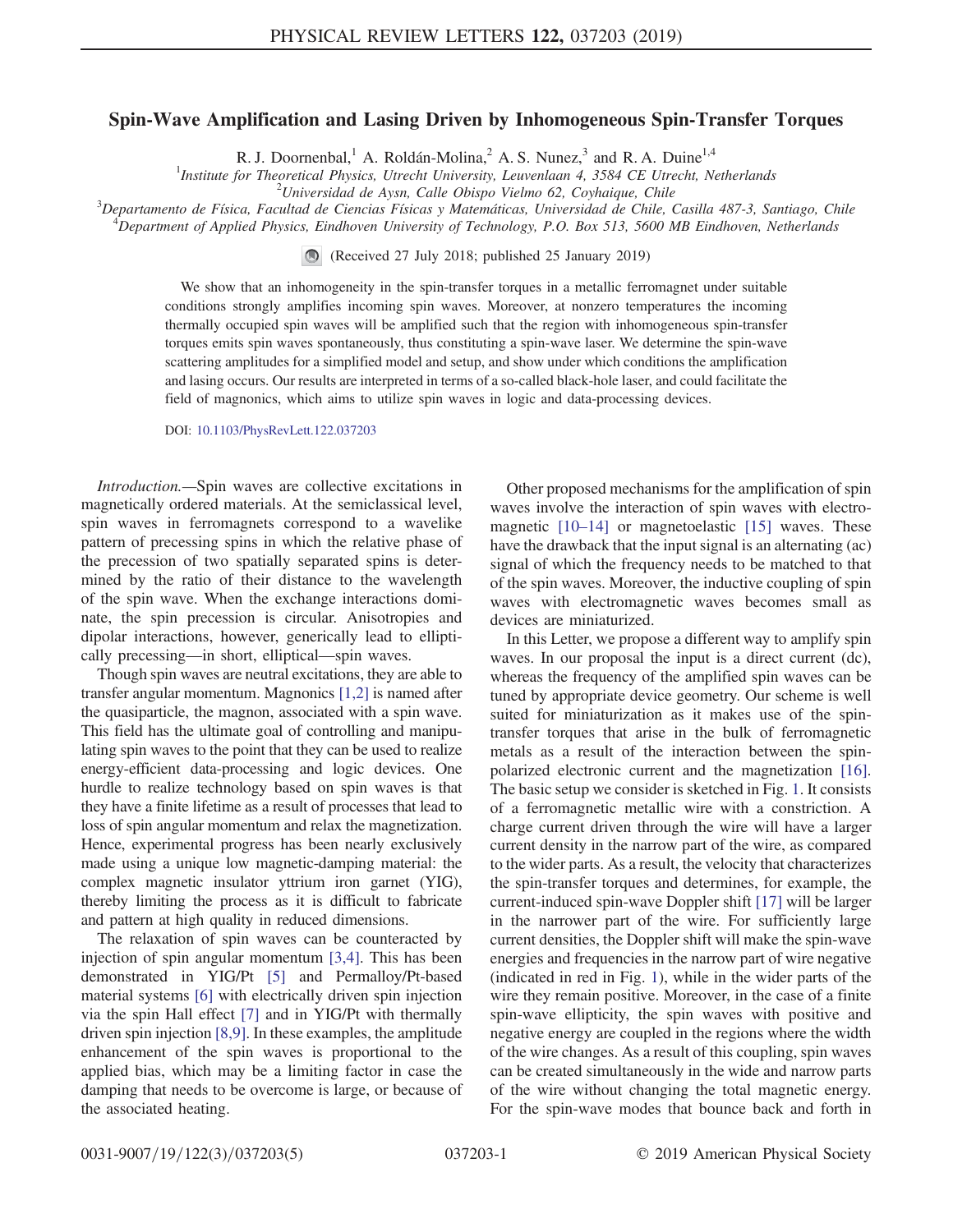<span id="page-1-0"></span>

FIG. 1. The setup that is considered in this Letter. A ferromagnetic wire with magnetization saturated in the  $\zeta$  direction is subjected to a current density driven in the long direction of the wire. The wire has an indent such that the current density in this narrow region is larger than in the wider parts of the wire. For large enough currents, the resulting current-induced spin-wave Doppler shift pushes the spin-wave energies indicated in red to negative values in the narrow part of the wire while the spin-wave energies in the wide parts of the wire remain positive. The spinwave frequency  $\omega$  is sketched as a function of the wave number k in the three different regions.

the narrow part of the wire, the coupling between negativeenergy and positive-energy spin waves can be resonant. We show that this leads to an enormous enhancement of the transmission and reflection amplitudes for spin waves that are scattered off the narrow part of the wire and that fulfil the resonance condition. Moreover, this enhancement is so large that the thermally excited spin waves that fulfill the resonance condition will be amplified and emitted from the narrow part of the wire and overwhelm all other spin waves, thus constituting a spin-wave laser.

Model and setup.—We consider a ferromagnetic metal subject to an external field  $B$  in the  $z$  direction, and charge current *j*. The magnetization direction  $n(x, t)$  obeys the Landau-Lifshitz-Gilbert equation with spin-transfer torques that is given by [\[16\]](#page-4-8)

<span id="page-1-1"></span>
$$
(\partial_t + \mathbf{v}_s \cdot \nabla)\mathbf{n} = \mathbf{n} \times \mathbf{H}_{\text{eff}} - \alpha \mathbf{n} \times \left(\partial_t + \frac{\beta}{\alpha} \mathbf{v}_s \cdot \nabla\right) \mathbf{n}.\tag{1}
$$

This equation describes precession of the magnetization around the effective field  $H_{\text{eff}} = -\delta E/\hbar \delta n$ , where E is the magnetic energy functional. We consider a generic energy functional that incorporates exchange, anisotropy, and the external field and is given by

$$
E = \int \frac{dV}{a^3} \left[ -\frac{1}{2} J \mathbf{n} \cdot \nabla^2 \mathbf{n} + \frac{1}{2} K_x n_x^2 + \frac{1}{2} K_y n_y^2 - B n_z \right].
$$
 (2)

In this expression,  $a$  is the size of the unit cell,  $J$  is the exchange constant, and  $K_x$  and  $K_y$  are anisotropy constants. In case that the anisotropy constants are equal, the spin waves are circular. Because of shape and crystalline anisotropy, the spin wave are typically elliptical, corresponding to the case that  $K_x \neq K_y$ .

The spin-transfer torques [\[3,4\]](#page-4-1) in the Landau-Lifshitz-Gilbert equation [\(1\)](#page-1-1) are characterized by the velocity  $v_s =$  $-gP\mu_B j/2eM_s$ , which is proportional to the current density and further determined by the current polarization  $P$ , the Landé factor g, the Bohr magneton  $\mu_B$ , the elementary charge  $e$ , and the saturation magnetization  $M_s$ . The adiabatic spin-transfer torque [\[18,19\]](#page-4-10) appears on the left-hand side of Eq. [\(1\),](#page-1-1) whereas the nonadiabatic spin-transfer torque [\[20,21\]](#page-4-11) appears on the right-hand side and is parametrized by the dimensionless constant  $\beta \ll 1$ . The Gilbert damping constant  $\alpha \ll 1$  determines the rate of decay of the magnetization direction.

<span id="page-1-2"></span>We take  $K_x$ ,  $K_y$ ,  $B > 0$  so that the equilibrium direction of magnetization is the  $z$  direction. Linearizing around this equilibrium direction yields the dispersion relation,

$$
\omega_k - \nu_s \cdot k = \omega_k^0 - i\alpha \omega_k^0 - i(\alpha - \beta)\nu_s \cdot k,\tag{3}
$$

with  $\hbar \omega_k^0 = \sqrt{(\hbar \omega_0)^2 + 2J\hbar \omega_0 k^2 + J^2 k^4 - \Delta^2}$ , the real part of the spin-wave dispersion in the absence of current, and where  $\hbar \omega_0 \equiv B + (K_x + K_y)/2$  and  $\Delta \equiv (K_y - K_x)/2$ and we assumed  $\Delta > 0$  without loss of generality. This parameter is to some extent tunable by the wire geometry. In deriving the above dispersion relation, we took  $v_s$ constant, but we will drop this assumption shortly.

For  $|v_s| > v_{s,c} = \sqrt{2J/\hbar^2} \sqrt{\hbar \omega_0 + \sqrt{(\hbar \omega_0)^2 - \Delta^2}}$ , the real part of the dispersion in Eq. [\(3\)](#page-1-2) becomes negative. This signals an energetic instability as the system may lower its energy by creating negative-energy excitations. From now on, we assume that  $\beta \approx \alpha$ . This implies that the system remains dynamically stable even when it is energetically unstable, because small-amplitude fluctuations are damped out. This results from the imaginary part of the dispersion relation in Eq. [\(3\),](#page-1-2) which remains negative when  $\beta \approx \alpha$ .

In the remainder of this Letter we consider the system sketched in Fig. [1](#page-1-0), in which a local increase in the velocity  $v<sub>s</sub>$  is accomplished by a narrow region in a wire of the metallic ferromagnet. Moreover, we assume that the current density is such that  $v_s$  is above the critical value  $v_{s,c}$  in the narrow part of the wire, whereas it is below the critical value in the wider parts of the wire. The resulting local spinwave dispersions are also sketched in Fig. [1](#page-1-0) and correspond approximately to shifted parabolas. The negative-energy modes in the narrow part of the wire are indicated by the red dispersion curve.

Scattering solutions.—We now proceed to construct spin-wave scattering solutions to the Landau-Lifshitz-Gilbert equation. We neglect in the first instance the magnetization relaxation and put  $\alpha = \beta = 0$ . We assume, moreover, that the transverse dimensions of the wire in the y and z direction are very small so that we may drop the dependence of  $\boldsymbol{n}$  on  $y$  and  $z$ , and may, moreover, take  $v_s = v_s(x)\hat{x}$ . We further assume that the regions where the wire becomes wider and narrower are very small so that we may put  $v_s \equiv v_L < v_{s,c}$  independent of x in the wider part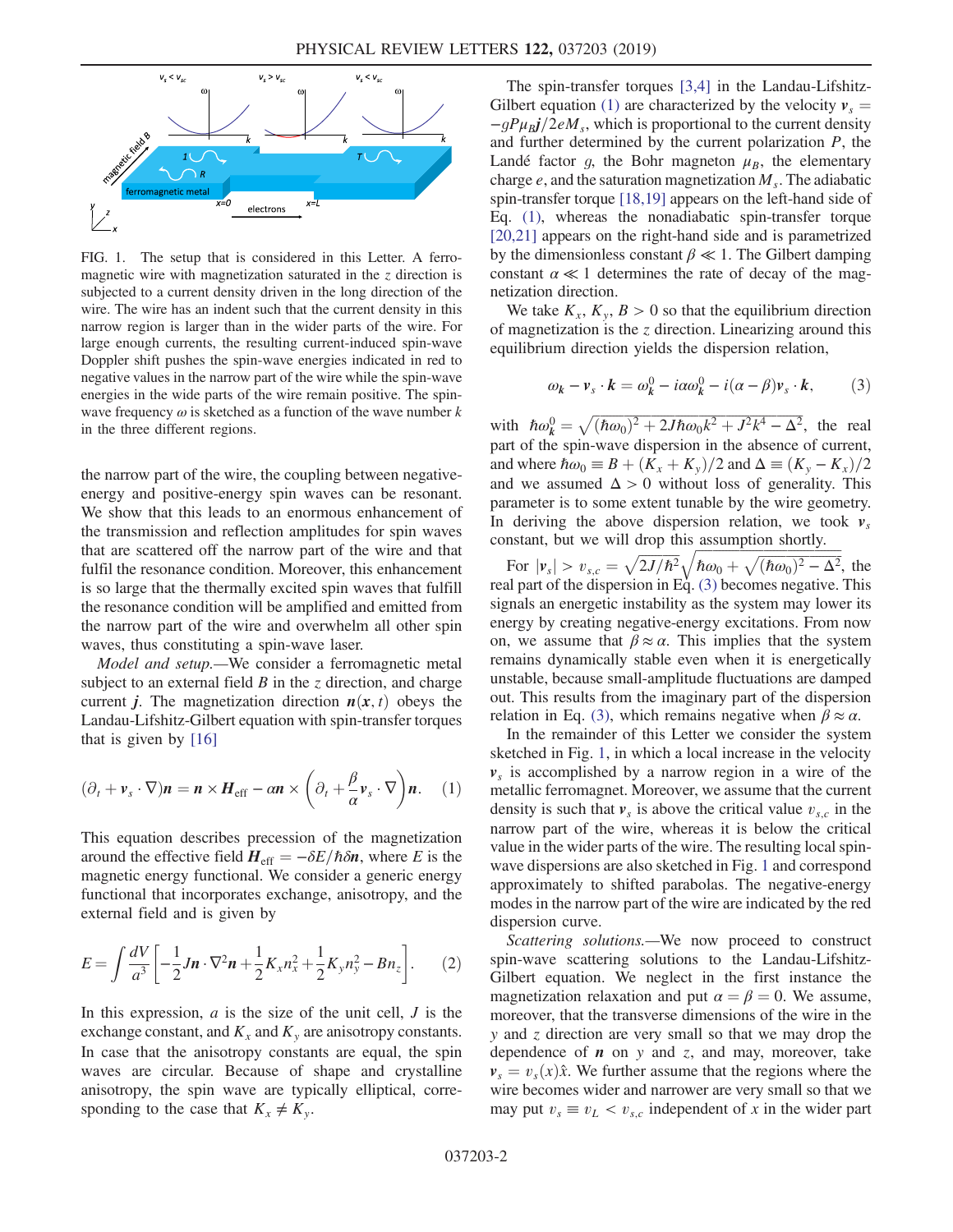<span id="page-2-0"></span>

FIG. 2. Dispersion relation for  $v_s < v_{s,c}$  (red curves) and  $v_s > v_{s,c}$  (blue curves). Black dots mark the four wave numbers corresponding to a generic value  $\omega < \omega_{\text{max}}$  in the  $v_s > v_{s,c}$  sector. Parameter values are  $v_L = 0.5 \sqrt{2J\omega_0/\hbar}$ ,  $v_M = 3.0 \sqrt{2J\omega_0/\hbar}$ ,  $\Delta = 0.3\hbar\omega_0.$ 

of the wire and  $v_s \equiv v_M > v_{s,c}$  independent of x in the narrow part of the wire. We take the narrow part of the wire between  $x = 0$  and  $x = L$ .

<span id="page-2-1"></span>To construct the scattering solutions it is convenient to introduce  $\psi \equiv n_x - i n_y$ . The linearized solutions of the Landau-Lifshitz-Gilbert equation are then given by  $\psi(x, t) = u(x)e^{-i\omega t} - v^*(x)e^{i\omega t}$ , where the equations for  $u(x)$  and  $v(x)$  are found from the Landau-Lifshitz-Gilbert equation in Eq. [\(1\)](#page-1-1). The plane-wave solutions take the form

$$
\binom{u(x)}{v(x)} = \binom{F}{G} e^{ikx},\tag{4}
$$

where  $F$ ,  $G$  are complex coefficients. From the equations for  $u(x)$  and  $v(x)$  we obtain the dispersion relation  $(\omega_k - v_s \cdot k)^2 = (\omega_k^0)^2$ .

From now on we take  $\omega > 0$  without loss of generality. At a given frequency  $\omega$ , there are in general four (complex) values of  $k$  that satisfy the dispersion. These are denoted by  $k_i$ , with  $i = 1, 2, 3, 4$  $i = 1, 2, 3, 4$  $i = 1, 2, 3, 4$  and are labeled according to Fig. 2. Different  $\omega$  regimes need to be distinguished. Firstly, for  $v_s < v_{s,c}$ , the dispersion exhibits a gap  $\omega_{\min}$ . We require  $\omega \geq \omega_{\min}$  in order for scattering solutions to exist. For the regions where  $v_s < v_{s,c}$  there are then two propagating modes with real  $k$  and two growing or decaying modes with imaginary k. Secondly, for  $v_s > v_{s,c}$ , there exists a range of  $\omega$  from  $\omega_{\text{min}}$  to  $\omega_{\text{max}}$  within which there exist four real wave vectors k that satisfy the dispersion relation. For  $\omega$  exceeding  $\omega_{\text{max}}$ , two of the solutions for k are real and two are imaginary.

In what follows we will look at scattering solutions and hence assume  $\omega > \omega_{\min}$ . The coefficients of the respective growing modes for  $x < 0$  and  $x > L$  must vanish. In addition, we impose matching conditions at both jumps

<span id="page-2-2"></span>

FIG. 3. Transmission (broken line) and reflection (solid line) probabilities off the spin-transfer torque inhomogeneity, see Fig. [1](#page-1-0), as a function of spin-wave frequency. Parameter values are  $v_L = 0.5 \sqrt{2J\omega_0/\hbar}$ ,  $v_M = 3.0 \sqrt{2J\omega_0/\hbar}$ ,  $\Delta = 0.7\hbar\omega_0$ .

in  $v_s$ . The functions  $u(x)$  and  $v(x)$ , as well as their first derivatives, are required to be continuous. This leads to a system of linear equations that can be solved for the reflected and transmitted amplitudes. Here, the reflection amplitude  $R$  is defined as the ratio between the  $F$ amplitudes [Eq. [\(4\)\]](#page-2-1) of the incoming and reflected wave, whereas the transmission amplitude  $T$  is defined as the same ratio but for incoming and transmitted wave. (One could also consider similar ratios of the G amplitudes. This choice does not affect the location of the resonances.)

Results.—In Fig. [3](#page-2-2) we show the results for the spin-wave transmission and reflection probabilities as a function of frequency, with the choice  $L = 12\sqrt{2J/\hbar\omega_0}$ . For distinct frequencies both reflection and transmission are strongly enhanced. We refer to the peaks in the reflection and transmission amplitudes as resonances. We have found that the resonance condition is well approximated by the equation

$$
|k_4 - k_3| = \frac{2\pi n}{L} + \mathcal{O}\left(\frac{1}{L^2}\right),\tag{5}
$$

<span id="page-2-3"></span>where  $n = 1, 2, \dots$  The first term of this equation has the physical interpretation that the counterpropagating waves corresponding to  $k_3$  and  $k_4$  interfere constructively between  $x = 0$  and  $x = L$ . Near  $\omega = \omega_{\text{max}}$ , the dispersion relation is approximately parabolic. This allows us to describe the resonant frequencies  $\omega_n$  with the simple approximate formula  $\omega_n = \omega_{\text{max}} - n^2 \Gamma^2$ , where  $n = 1, ...,$  $\lfloor \sqrt{\omega_{\text{max}} - \omega_{\text{min}}} / \Gamma \rfloor$  and  $\Gamma \approx \pi \sqrt{J/\hbar L^2} + \mathcal{O}(1/L^2)$ . The value of  $\Gamma$  is only weakly sensitive to the parameters  $v_L$ ,  $v_M$ ,  $\Delta$ . Varying the parameters  $v_L$ ,  $v_M$  affects the location of the resonances significantly only by shifting them all, via a change in the value of  $\omega_{\text{max}}$ . For  $\omega > \omega_{\text{max}}$ , there are no resonances at all. This is explained by the fact that the wave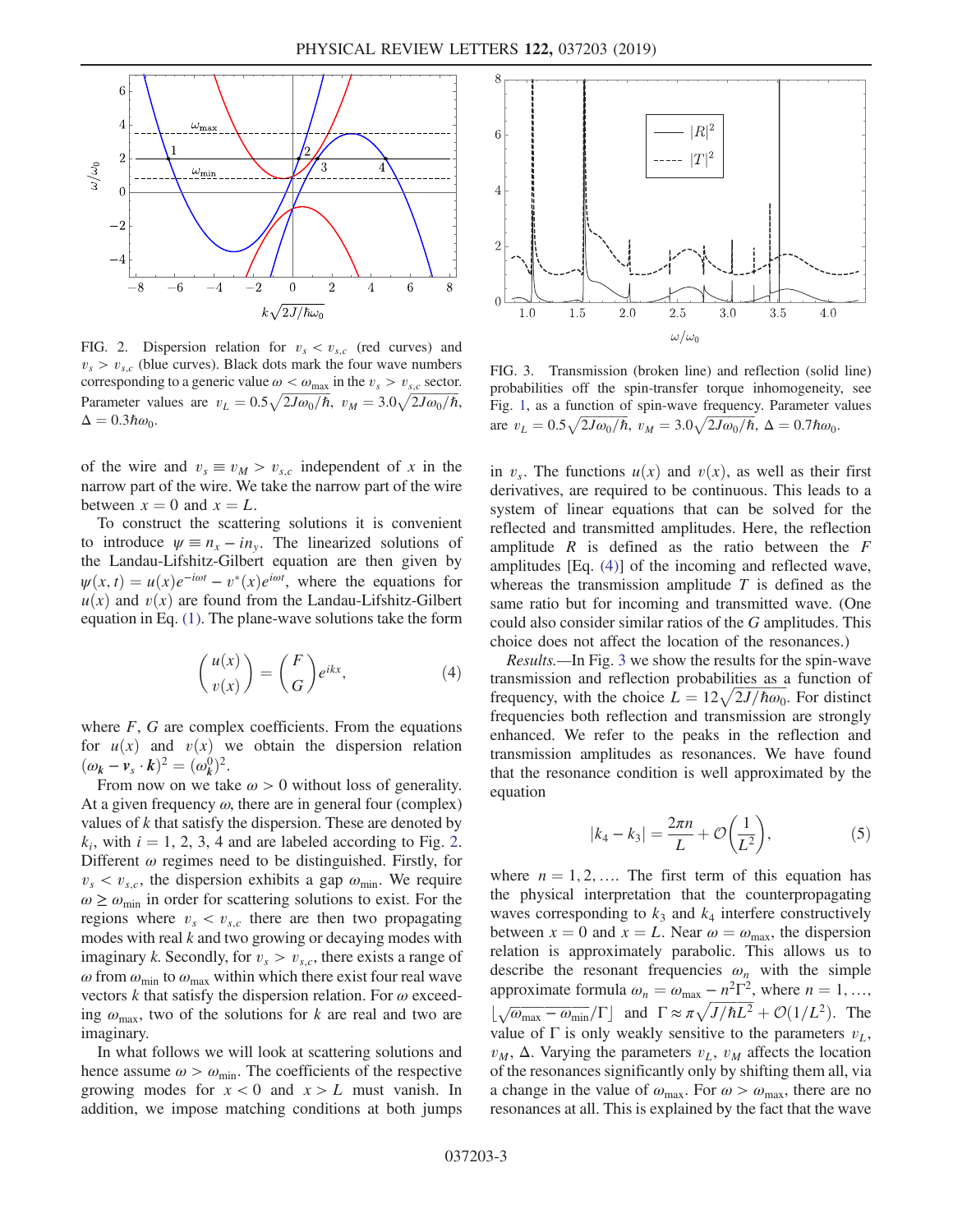<span id="page-3-0"></span>

FIG. 4. Transmission probabilities near a resonance, for different  $\Delta$ . The resonance peak is sharper and higher for small  $\Delta > 0$ , but is not present if  $\Delta = 0$ . Parameter values are  $v_L =$  $0.5\sqrt{2J\omega_0/\hbar}, v_M=3.0\sqrt{2J\omega_0/\hbar}.$ 

vectors  $k_3$ ,  $k_4$  $k_4$  are complex in this case. In Fig. 4 we have enlarged a single resonance peak for different values of  $\Delta$ . We find that smaller  $\Delta$  results in higher and narrower peaks, but no resonances are present if  $\Delta = 0$ .

Given the strong enhancement of the reflection and transmission amplitudes, the occupation of the incoming spin waves by thermal fluctuations leads to emission of amplified spin waves, thus forming a spin-wave laser. From the condition in Eq. [\(5\)](#page-2-3) it follows that the resonant frequencies are the same for spin waves incoming from the left and from the right of the constriction. If  $1 <$  $\sqrt{\omega_{\text{max}} - \omega_{\text{min}}}/\Gamma$  < 2, there is only a single resonance peak. Based on this, one can experimentally engineer a spin-wave laser that emits spin waves at a single frequency.

Discussion and outlook.—Our results can be interpreted as follows. The left transition region, i.e., where  $v<sub>s</sub>$  changes from  $v_s < v_{s,c}$  to  $v_s > v_{s,c}$ , is a black-hole event horizon for spin waves [\[22,23\]](#page-4-12) coming in from the left (referring to Fig. [1\)](#page-1-0). The right transition from  $v_s > v_{s,c}$  to  $v_s < v_{s,c}$  is a white-hole horizon for spin waves coming from the right. Because the spin waves do not disperse linearly, these horizons are referred to as dispersive horizons [\[24\].](#page-4-13) In the field of analogue gravity, such a pair of black-hole-like and white-hole-like event horizons, discussed in Ref. [\[23\]](#page-4-14) for spin waves, is known to be able to give rise to so-called black-hole lasers [\[25,26\],](#page-4-15) which exhibit the resonant amplification and lasing we have discussed in our specific setup and model. Within this interpretation, the resonant amplification occurs as a result of the constructive interference of particle-hole coupling processes that arises at each horizon. (This particle-hole coupling gives rise to Hawking radiation in the quantum regime [\[27\].](#page-4-16)) For the system in Fig. [1,](#page-1-0) the negative-energy modes are the holes, while the particles correspond to positive-energy modes.

The interpretation as a black-hole laser points to some essential ingredients for the spin-wave amplification and lasing. First of all, the negative-frequency and positivefrequency modes need to be coupled. This coupling occurs only for elliptical spin waves because these are a superposition of positive and negative frequencies. Secondly, though we have assumed a steplike current density, our results are more general as any transition where  $v<sub>s</sub>$  goes from below (or above) to above (or below)  $v_{s,c}$  will couple negative-energy and positive-energy modes and thus lead to amplification and lasing. A unique ingredient of magnetic systems is the way the horizons are implemented, i.e., using electric current rather than flow of the spin waves themselves. This gives rise to the nonadiabatic spin-transfer torque, determined by the parameter  $β$ , which has no counterpart in other analogue gravity systems. The existence of these nonadiabatic spin-transfer torques is crucial to make the system dynamically stable.

Typical experimentally accessible values are  $J \sim$ 10<sup>−39</sup> Jm<sup>2</sup> and *B*/ $\mu_B \sim K/\mu_B \sim 0.1$ –1 T [\[23\]](#page-4-14), so that ω<sub>0</sub> ∼ 10–100 GHz, and the length scale  $\sqrt{J/\hbar\omega_0} \sim 10$ –100 nm. This means that resonances should be visible for systems in the range  $L \sim 10-1000$  nm. For the transverse modes to be frozen out, the transverse size of the device should be roughly 1 order of magnitude smaller than L to have modes propagating in the x direction that have energy well below the first excited transverse standing modes. One concrete but realistic implementation would be a thin film of a few nanometers thick, with a width in the  $z$  direction on the order of 100 nm, and  $L = 1000$  nm. Note, however, that freezing out the transverse modes is not a necessary ingredient but was only assumed to simplify the computations. While we have in most of our treatment ignored magnetization relaxation (except for requiring that  $\beta \approx \alpha$ , which is a typical situation), our results remain valid provided the spin-wave coherence length is much longer than L. This translates to the condition that  $1/(\alpha k_i) \gg L$ . This condition is easily satisfied given that  $\alpha \ll 1$ . For the abovementioned typical values of anisotropies and external fields, the current density corresponding to  $v_{s,c}$  is on the order of  $10^{12}$  A/m<sup>2</sup> [\[23\].](#page-4-14) Though large, this current density is reached often, e.g., in experiments using pulsed current-driven domain-wall motion [\[16\].](#page-4-8) Moreover, the critical current density may, in principle, be made arbitrarily low by Dzyaloshinskii-Moriya interactions [\[28\]](#page-4-17).

We have presented a simple setup and model for spinwave amplification and lasing. We note that the amplification and lasing that we have discussed occurs already within the linear spin-wave approximation. As we have mentioned, the energy of the emitted spin waves is provided by creating negative-energy excitations in the narrow region of the wire. Future research could focus on more accurate modeling of the setup in Fig. [1](#page-1-0), including nonlinearities, dipolar interactions, and more complicated current patterns. Recently, numerical results were reported that show spin-wave emission in a similar setup as the one we consider [\[31\].](#page-4-18) A direct comparison between these results and ours is postponed to future work.